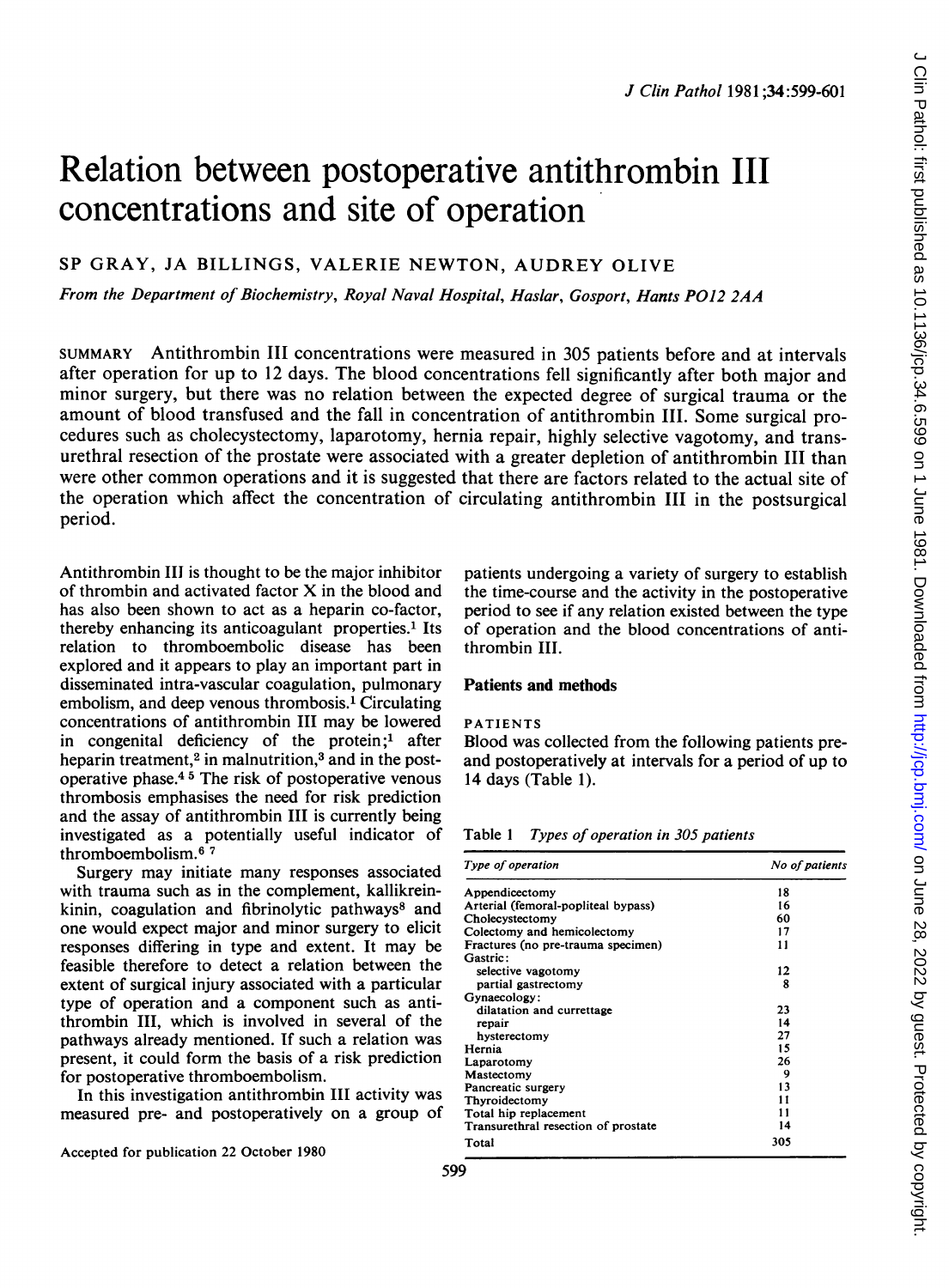#### METHODS

Plasma was prepared by adding nine volumes of blood to one volume of 0-129 mol/l of sodium citrate in a polystyrene tube and centrifuging at 2000 g for 20 min at  $4^{\circ}$ C. The plasma was then used for the measurement of antithrombin III by utilising the action of thrombin on a chromogenic substrate, S2238-that is, H-D-Phe-Pip-Arg-p-nitroanilide 2HC1 (KabiVitrum Ltd, London). All other reagents were taken from the Coatest Kit supplied by the manufacturers for the assay of antithrombin III. The method supplied by KabiVitrum was modified for use on an LKB <sup>2086</sup> Reaction Rate Analyser fitted with a 2082 Kinetic Data Processor (LKB-Sweden). The standard was a pooled lyophilised human plasma which was arbitrarily given the value of 100% antithrombin III.

Statistical methods such as the calculation of the mean and SD, Student's t test and Wilcoxon test were taken from Colquhoun.<sup>9</sup>

## **Results**

Antithrombin III concentrations after surgery followed a similar pattern in all the types of operation studied. From the preoperative level, values fell within a few days and then over the next week, rose above the initial preoperative level. A few days after this the concentrations returned to their initial state and remained there with very little fluctuation.

The fall in concentration was greater in some types of operation than in others and to illustrate this, two procedures-cholecystectomy and transurethral resection of the prostate were compared (Fig.). All values in the preoperative period were analysed statistically and the mean value was  $100.58\%$  antithrombin III activity (SD  $\pm$  10.3) (n = 305).

For each group of patients undergoing a particular type of surgery the mean value was calculated for  $\frac{9}{6}$  antithrombin III activity obtained in the first week after surgery. Mean values for each group are indicated in Table 2. Each postsurgical mean value was compared with the mean of presurgical antithrombin III activity from all of the patients using the Wilcoxon test in Mann-Whitney form and the significance of the difference calculated. The probability values are reported alongside the mean postoperation antithrombin III values in Table 2.

Of the 305 patients investigated in the preoperative period, 14 had antithrombin III values below  $80\%$  normal activity—that is, approximately  $5\%$  of the total. The fall in antithrombin III activity was compared in the different types of operation and five groups differed significantly from the rest: cholecystectomy  $p < 0.05$ ; laparotomy  $p < 0.05$ ; repair of hernia  $p < 0.05$ ; highly selective vagotomy



Relation between antithrombin III activities after surgery with time is shown. To illustrate the timecourse, two different types of operation were chosen; cholecystectomy (no of patients  $= 60$ ) and transurethral resection of the prostate (no of patients  $=$ 14). Each point is the mean taken from all patients in that group and the vertical bars are standard errors of the mean (SEM).

Days after operation

Table 2 Mean antithrombin III values  $(\frac{6}{6}$  activity) in the postoperative period

| <b>Operation</b>                 | Mean antithrombin<br>M (%) | p value  |
|----------------------------------|----------------------------|----------|
| *Total hip replacement           | $101 - 0$                  | NS       |
| *Mastectomy                      | 98.6                       | NS       |
| *Pancreatic surgery              | 96.3                       | NS       |
| Gynaecology, dilatation and      |                            |          |
| currettage                       | $95 - 1$                   | < 0.05   |
| Appendicectomy                   | $93 - 4$                   | $<$ 0.05 |
| <b>Fractures</b>                 | $92 - 6$                   | NS       |
| *Colectomy/hemicolectomy         | $91 - 6$                   | < 0.05   |
| Hysterectomy                     | 90.9                       | < 0.01   |
| *Partial gastrectomy             | 87.9                       | < 0.05   |
| Cholecystectomy                  | $87-6$                     | < 0.001  |
| *Thyroid                         | $87 - 2$                   | < 0.05   |
| *Arterial by-pass                | $84 - 7$                   | < 0.001  |
| Hernia                           | $83 - 6$                   | < 0.001  |
| Gynaecology: repair              | 82.2                       | NS       |
| Laparotomy                       | $81 - 0$                   | < 0.001  |
| *Selective vagotomy              | 80.9                       | < 0.01   |
| Transurethral resection prostate | 60.6                       | < 0.01   |

NS = not significant.

Preop

\*Blood transfusion was frequently necessary in these types of operation, while less so in the others. The fall in antithrombin III activity, however, did not differ significantly between these groups  $(t = 1.31)$ ;  $df = 15$ .

p < 0-025; and transurethral resection of the prostate  $p < 0.05$ .

When those procedures in which blood transfusion was common were compared with those in which it was infrequent it was found that there was